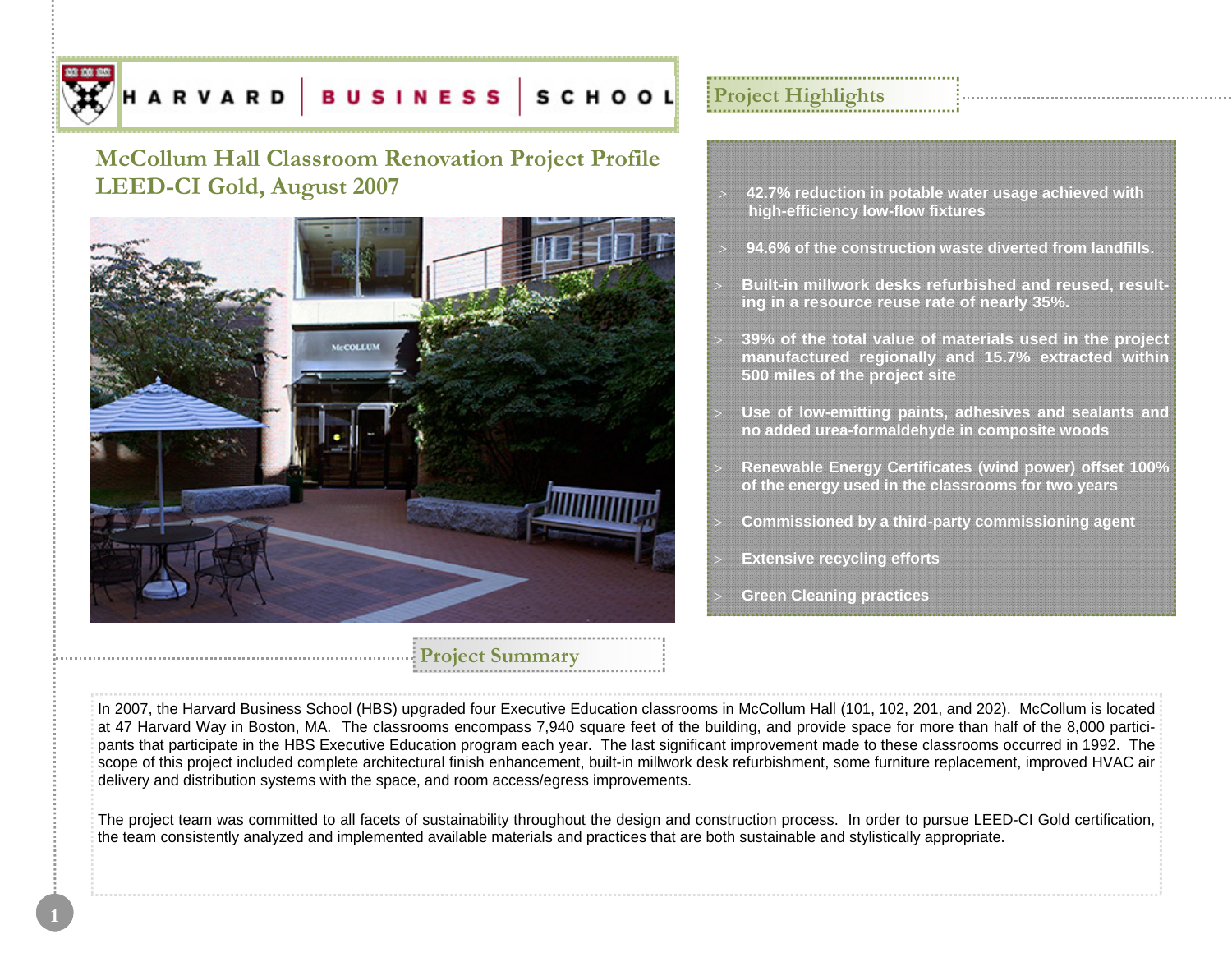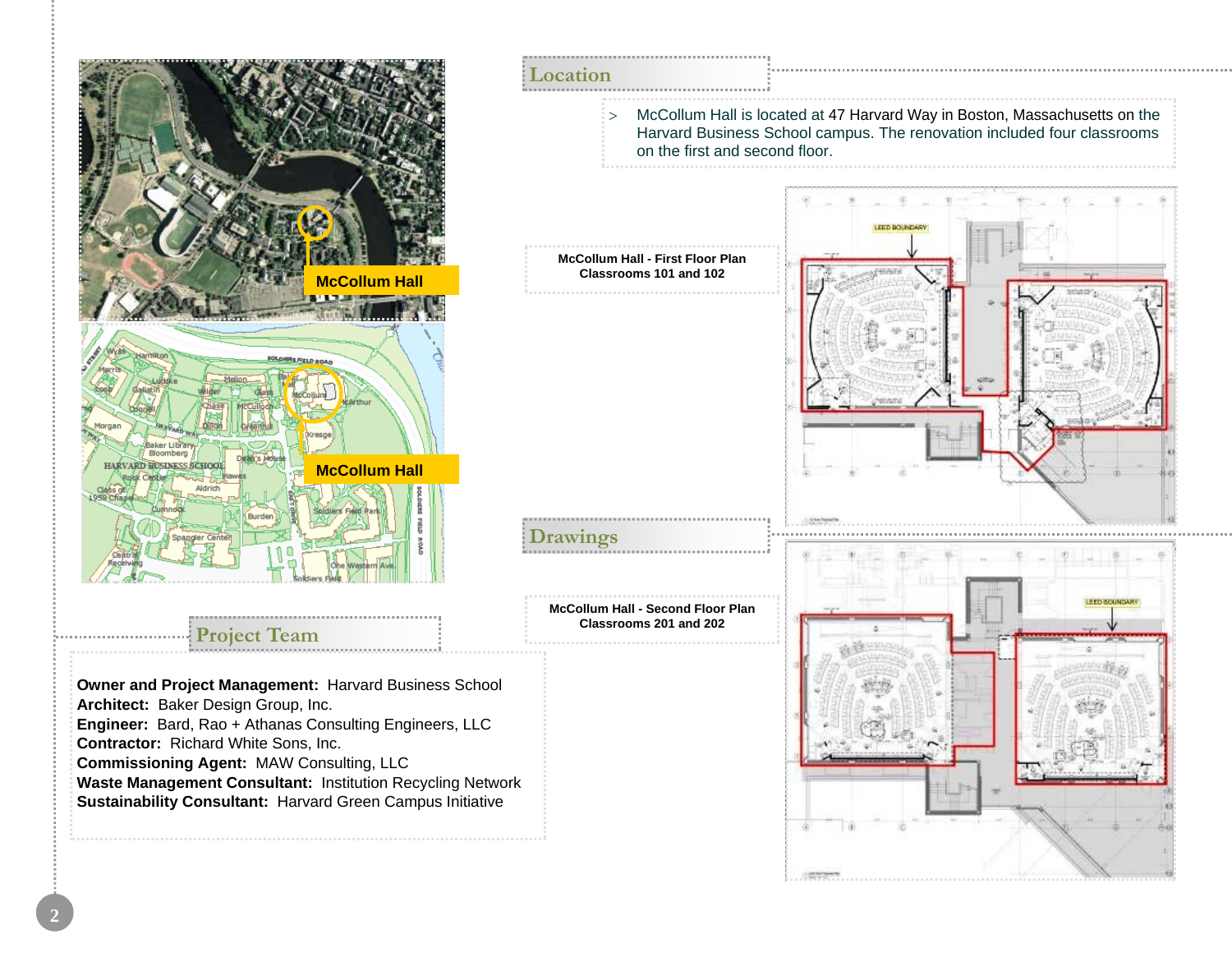# **Alternative Transportation Classrooms**

**BICYCLE STORAGE ON CAMPUS**

**INTERIORS** 

## **Sustainable Strategies**

## **Site**

- $\Rightarrow$  The project is located in a dense urban area with close proximity to the Harvard Square subway stop, several bus lines, and the Harvard University Shuttle system.
- $\Rightarrow$  The HBS campus provides bicycle storage for over 14% of HBS students and staff on campus. While enrolled in the program, Executive Education students live in Baker Hall, so showers are provided.
- > Harvard Business School has chosen to address light pollution and trespass by developing and adopting a campus-wide lighting master plan that addresses uniform lighting levels, energy efficient lighting, minimal up-lighting, and minimizing light trespass.



**Harvard Business School light-trespass is minimized beyond the HBS site boundary.**

## **Water**

- $\geq$  A campus-wide irrigation audit was conducted by Irrigation Consulting, Inc., which identified efficient fixtures to reduce the volume of potable water used for irrigation.
- > To reduce potable water consumption, McCollum's restrooms were retrofitted with 0.375 gallon per minute sink aerators, 0.5 gallon per flush low-flow urinals, and dual-flush toilets with 1.1 gallon per flush or 1.6 gallon per flush options. These measures are predicted to reduce water consumption by at least 42.7 % over standard EPAct 1992 compliant fixtures.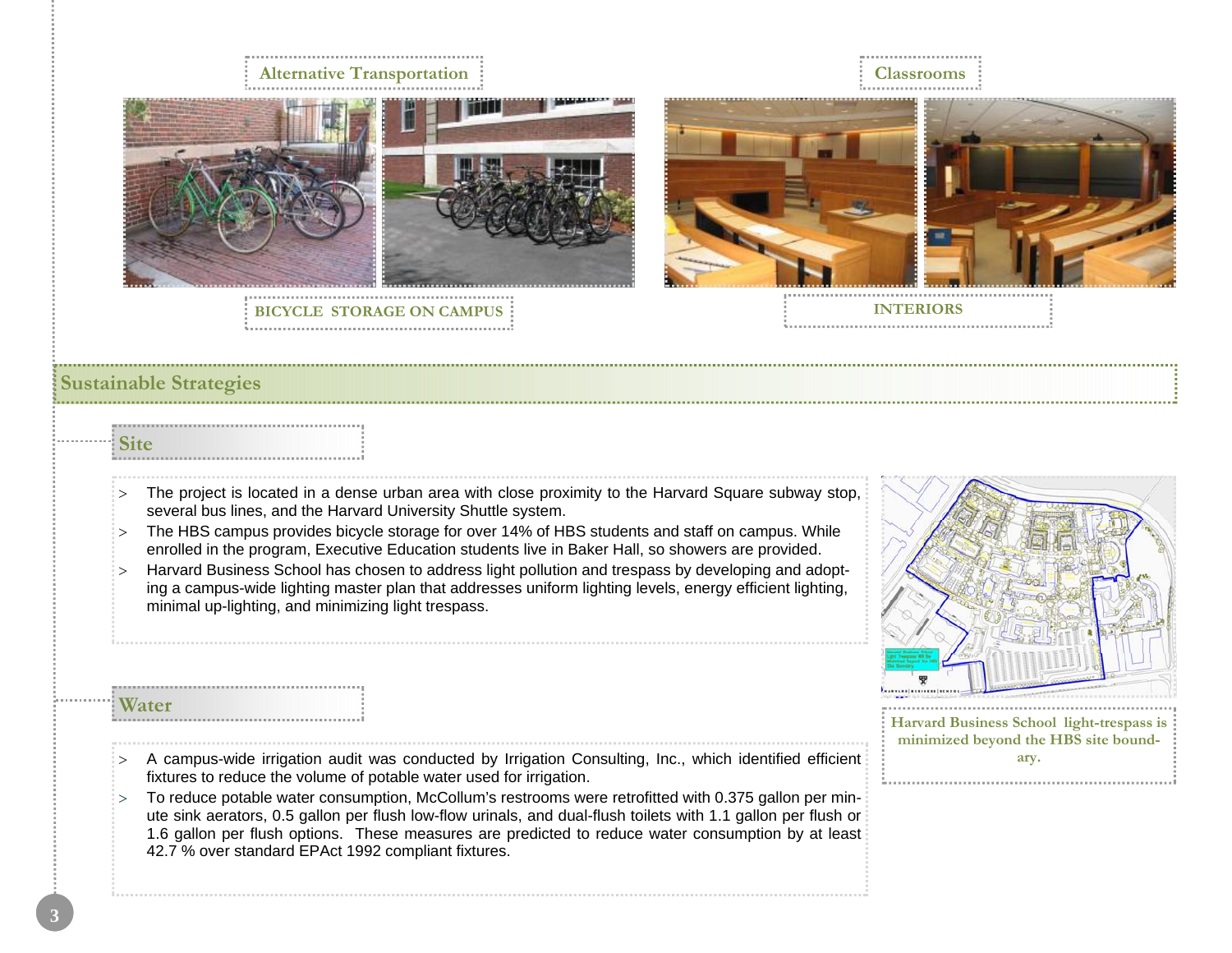

## **Optimizing Energy Performance: HVAC, Lighting Power and Controllability**

- > Harvard Business School's primary HVAC objective was to upgrade the air delivery and distribution system in these four classrooms to improve the occupant comfort levels and eliminate drafts. The spaces are served by four existing air handling units and two fan coil units. The HVAC design reused the existing air handlers to serve the classrooms and the existing fan coil units to serve two of the four AV closets. Two new fan coil units were installed to serve the remaining two AV rooms so that these rooms can be conditioned independently of the air handling units. Other than the installation of new diffusers and ductwork in the classrooms, the existing air handling units were not modified.
- <sup>&</sup>gt;The lighting power density was reduced 15% below the ASHRAE 90.1-2004 standard with the use of compact fluorescent down lights and T8 fluorescent lighting. In classrooms, ASH-RAE allows a maximum of 1.4 watts per square foot of lighting power density. In LEED-CI projects, designing efficient lighting can have huge energy savings.

## **Enhanced Commissioning**

Commissioning is the process of ensuring that the building's energy related systems are designed, installed, calibrated, and will perform according to the owner's project requirements (OPR), basis of design (BOD), and construction documents.

- The McCollum Hall was fully commissioned by an independent third-party commissioning agent. This commissioning agent reviewed drawings and submittals, and inspected equipment throughout installation for the mechanical, lighting, and building management control systems.
- <sup>&</sup>gt;Verification tests and functional performance tests were developed and executed. O&M and balancing reports manuals were reviewed.

## **Green Power: Renewable Energy Certificates**

- > Renewable Energy Certificates were purchased to offset 100% of the electricity use in the tenant space for two years.
- The project is offsetting 254,080 kWh, which avoids emitting 353,678 pounds of C02, and is equivalent to:
	- <sup>&</sup>gt;35 passenger cars NOT driven for one year
	- <sup>&</sup>gt;21 households' electricity use for one year
	- <sup>&</sup>gt;134 acres of pine or fir forests storing carbon for one year
	- <sup>&</sup>gt;54 tons of waste recycled instead of sent to the landfill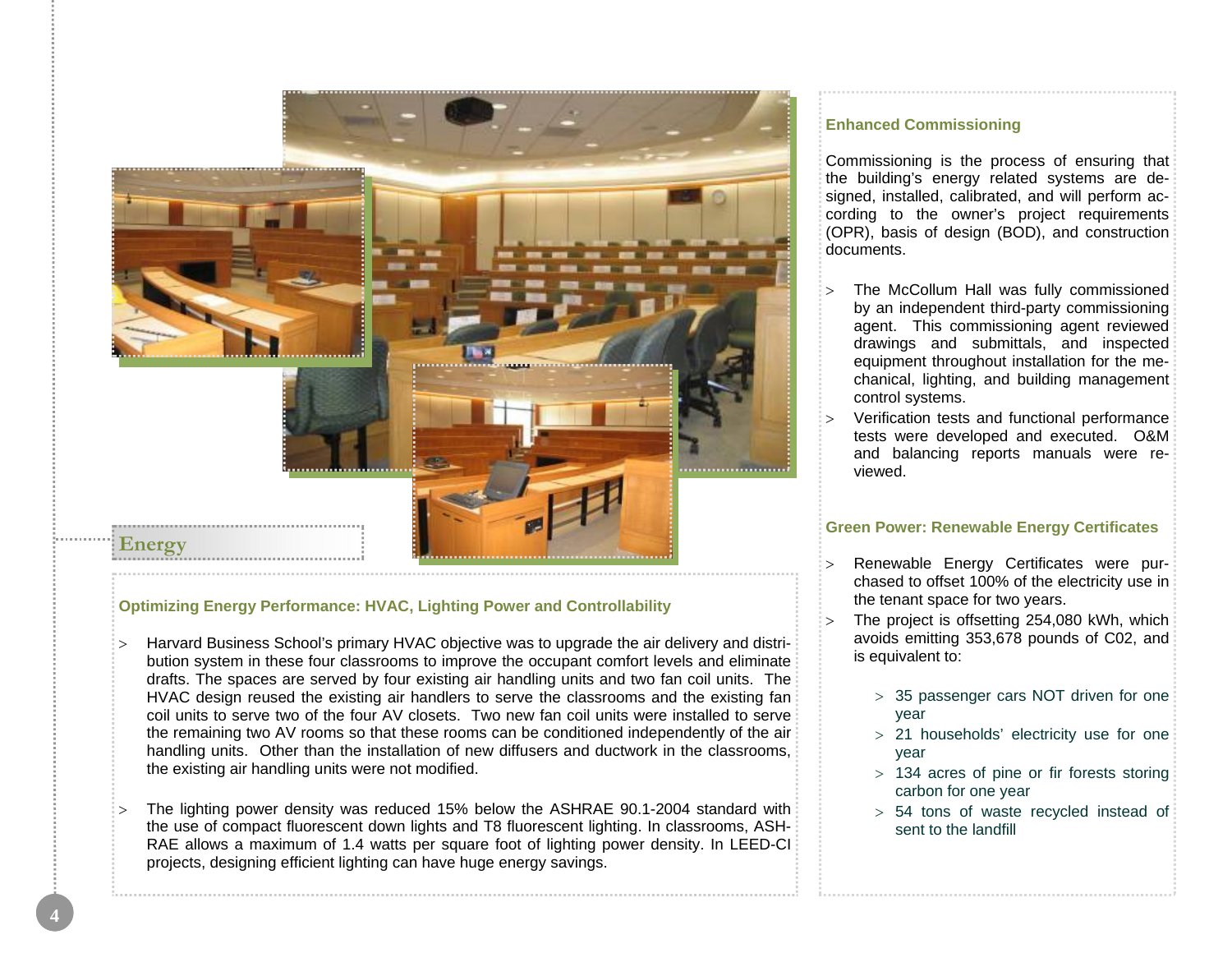## **Materials and Waste**

- <sup>&</sup>gt;Institution Recycling Network (IRN), a waste management consultant, ensured that the highest possible rate of construction waste recycling was achieved.
- Wood was recycled as mulch, gypsum board was recycled to create new gypsum, and chairs were donated to community organizations. This resulted in a construction waste recycling rate of over 94.6%. Built-in millwork desks were refurbished and reused, resulting in a resource reuse rate of nearly 35%.
- The project team was committed to specifying and installing environmentallypreferable materials. Materials with recycled content and from local sources were specified and installed whenever possible. 39% of the total value of materials used in the project were manufactured regionally and 15.7% were extracted within 500 miles of the project site.
- > 19% of the total value of materials had recycled content.







**Indoor Air Quality** 

- <sup>&</sup>gt;Volatile Organic Compounds (VOCs) are chemical compounds found in many construction materials that can have detrimental health effects on occupants. Reducing the use of VOCs where possible improves indoor air quality and consequently occupant health and productivity. VOC limits are set by Green Seal standards and the South Coast Air Quality Management District Rules #1168 and #1113.
- Only low-VOC paints, adhesives, and sealants were used in the classrooms. Interior paint primers, base adhesives, and carpet adhesives all contained zero VOCs.
- Composite wood used in the classrooms contain no added urea-formaldehyde. All the systems furniture are Green Guard certified, fulfilling LEED criteria for Indoor Air Quality.
- > An Indoor Air Quality Management Plan was implemented to maintain healthy indoor air quality during construction, as the building remained occupied. For example, all grills and vents were sealed. Green sweep like products were used to minimize dust during cleanup.
- Prior to Occupancy, indoor air quality testing was performed to test the levels of formaldehyde, particulates, and the total levels of VOCs, and MERV 8 filtration media was replaced by MERV 13 media.
- The Harvard Business School (HBS) is committed to ensuring that sustainable practices continue into occupancy. To this end, HBS has entered into contract with Unicco to utilize their green cleaning services.
- Green cleaning practices include the use of green cleaning chemicals, employing cleaning methods that benefit public health and the environment, such as preventing dirt and dust from entering the building, using HEPA filtration vacuums, and using micro fiber cloths.
- <sup>&</sup>gt;Custodial training is an integral step in the process to ensure that custodians are using the products in a safe and efficient manner.

**Green Cleaning** 

<sup>&</sup>gt;Green cleaning also takes into consideration the product's entire life cycle, favoring concentrated products that are packaged in reduced, refillable, or recyclable packaging.